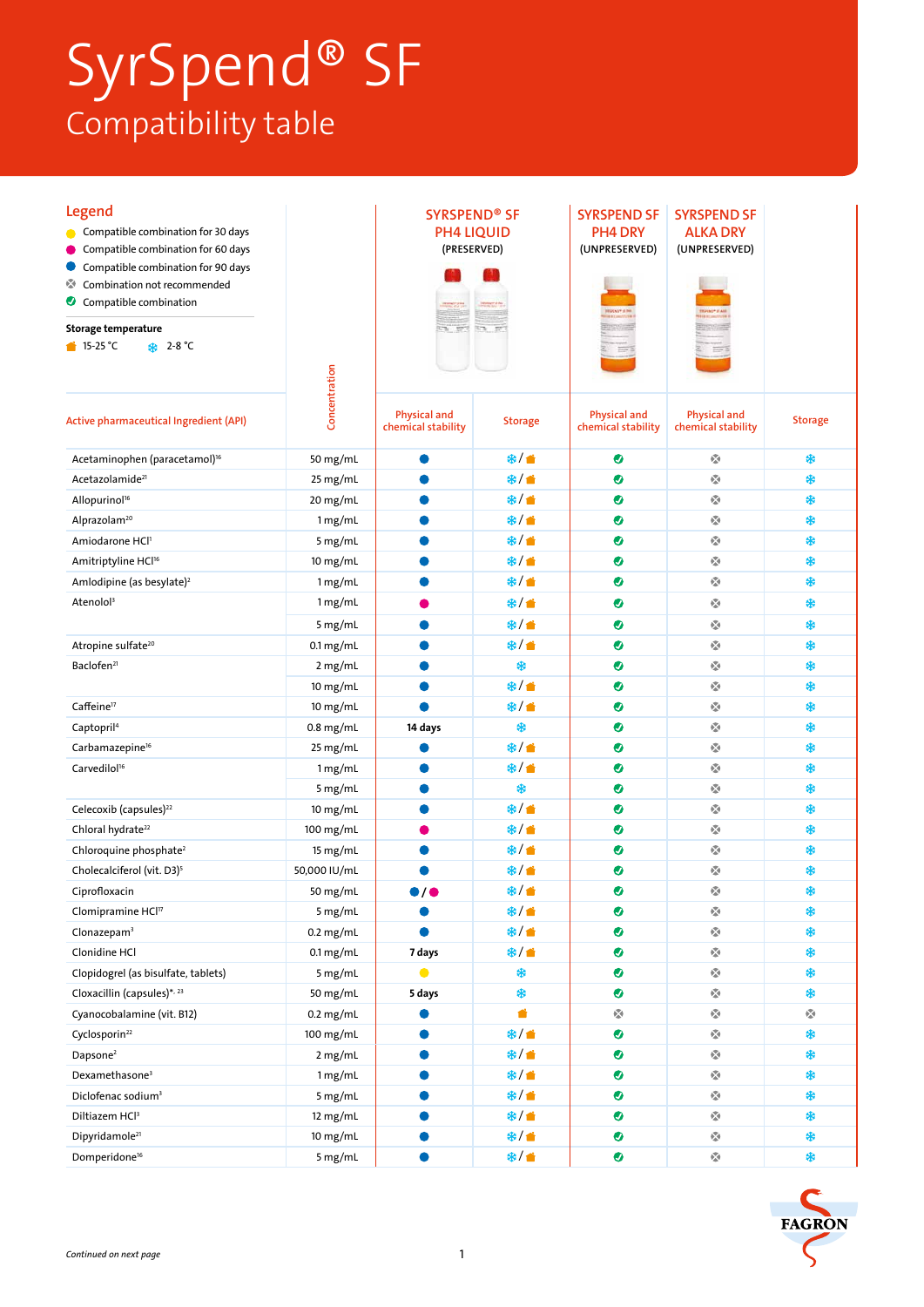| Legend<br>Compatible combination for 30 days<br>Compatible combination for 60 days<br>Compatible combination for 90 days<br>Ø.<br>Combination not recommended |                | <b>SYRSPEND<sup>®</sup> SF</b><br><b>PH4 LIQUID</b><br>(PRESERVED) |                                              | <b>SYRSPEND SF</b><br>PH4 DRY<br>(UNPRESERVED)                  | <b>SYRSPEND SF</b><br><b>ALKA DRY</b><br>(UNPRESERVED) |                |
|---------------------------------------------------------------------------------------------------------------------------------------------------------------|----------------|--------------------------------------------------------------------|----------------------------------------------|-----------------------------------------------------------------|--------------------------------------------------------|----------------|
| Compatible combination                                                                                                                                        |                |                                                                    |                                              |                                                                 |                                                        |                |
| Storage temperature<br>$\bullet$ 15-25 °C<br><b>\</b> 2-8 °C                                                                                                  |                |                                                                    |                                              |                                                                 |                                                        |                |
| Active pharmaceutical Ingredient (API)                                                                                                                        | Concentration  | <b>Physical and</b><br>chemical stability                          | <b>Storage</b>                               | <b>Physical and</b><br>chemical stability                       | <b>Physical and</b><br>chemical stability              | <b>Storage</b> |
| Enalapril maleate <sup>3</sup>                                                                                                                                | 1 mg/mL        |                                                                    | ※/●                                          | ◉                                                               | 嚘                                                      | \$             |
| Esomeprazole magnesium**,18                                                                                                                                   | 3 mg/mL        | $\mathcal{O}(\mathcal{A})$                                         | $\mathcal{C}_{\mathbf{a}}$                   | $\mathfrak{g}_{\mathfrak{g}}^{\mathfrak{m}}$                    |                                                        | \$             |
| Ethambutol 2 HCl**                                                                                                                                            | 50 mg/mL       |                                                                    | <b>米/音</b>                                   | $\bullet$                                                       | ŵ                                                      | \$             |
|                                                                                                                                                               | 100 mg/mL      |                                                                    | ※/音                                          | ◉                                                               | ŵ                                                      | \$             |
| Flecainide acetate (tablets) <sup>22</sup>                                                                                                                    | 20 mg/mL       |                                                                    | <b>米/音</b>                                   | ◉                                                               | ŵ                                                      | ₩              |
| Folic acid <sup>17</sup>                                                                                                                                      | 1 mg/mL        |                                                                    | ※/●                                          | ◉                                                               | ŵ                                                      | ₩              |
| Furosemide <sup>1</sup>                                                                                                                                       | $10$ mg/mL     | Ŵ                                                                  | $\mathfrak{h}_{\mathfrak{m}}^{\mathfrak{m}}$ | $\mathbf{r}_{\mathbf{a}}^{\mathbf{r}_{\mathbf{a}}}$             | 14                                                     | *              |
| Gabapentin <sup>6</sup>                                                                                                                                       | 50 mg/mL       | $\bullet$ / 125 days                                               | ※/●                                          | $\bullet$                                                       | $\mathfrak{b}_{\Delta}^{\mathfrak{B}}$                 | \$             |
| Glutamine <sup>20</sup>                                                                                                                                       | 250 mg/mL      |                                                                    | ※/●                                          | $\bullet$                                                       | $\mathbf{e}_{\mathbf{a}}^{\mathbf{e}_{\mathbf{a}}}$    | \$             |
| Glycopyrrolate (glycopyrronium bromide) <sup>22</sup>                                                                                                         | $0.5$ mg/mL    |                                                                    | ※/ 普                                         | ◉                                                               | ŵ                                                      | \$             |
| Griseofulvin                                                                                                                                                  | 25 mg/mL       |                                                                    | ※/ 普                                         | $\bullet$                                                       | $\mathcal{C}_{\mathbf{a}}$                             | \$             |
| Haloperidol <sup>5</sup>                                                                                                                                      | $0.5$ mg/mL    |                                                                    | ※/●                                          | $\bullet$                                                       | ŵ                                                      | \$             |
| Hydrochlorothiazide <sup>17</sup>                                                                                                                             | 2 mg/mL        |                                                                    | *                                            | ◉                                                               | ŵ                                                      | \$             |
|                                                                                                                                                               | 5 mg/mL        |                                                                    | *                                            | ◉                                                               | ŵ                                                      | \$             |
| Hydrocortisone <sup>22</sup>                                                                                                                                  | 1 mg/mL        |                                                                    | ※/ 普                                         | ◉                                                               | ŵ                                                      | \$             |
| Hydrocortisone hemisuccinate <sup>1</sup>                                                                                                                     | 2 mg/mL        |                                                                    | ※/ ▲                                         | $\bullet$                                                       | $\mathcal{O}(\mathcal{A})$                             | \$             |
| Hydrocortisone sodium phosphate <sup>1</sup>                                                                                                                  | 2 mg/mL        |                                                                    | ※/ ●                                         | $\bullet$                                                       | ŵ                                                      | \$             |
| Imipramine HCI <sup>5</sup>                                                                                                                                   | 5 mg/mL        |                                                                    | ※/●                                          | $\bullet$                                                       | ŵ                                                      | \$             |
| Isoniazid <sup>16</sup>                                                                                                                                       | 10 mg/mL       |                                                                    | <b>米/音</b>                                   | ◉                                                               | ŵ                                                      | \$             |
| Itraconazole <sup>22</sup>                                                                                                                                    | 20 mg/mL       |                                                                    | ※/●                                          | ◉                                                               | 嚘                                                      | ₩              |
| Ketoconazole <sup>16</sup>                                                                                                                                    | 20 mg/mL       |                                                                    | ※/●                                          | $\bullet$                                                       | $\epsilon_{\rm sh}^{\rm eq}$                           | *              |
| Ketoprofen <sup>3</sup>                                                                                                                                       | 20 mg/mL       |                                                                    | ※/●                                          | ◉                                                               | $\frac{\partial \nabla \phi}{\partial x^2}$            | *              |
| Labetalol HCl (tablets)                                                                                                                                       | 40 mg/mL       |                                                                    | ※/ ●                                         | $\bullet$                                                       | ŵ                                                      | \$             |
| Lamotrigine <sup>3</sup>                                                                                                                                      | 1 mg/mL        |                                                                    | ※/●                                          | $\bullet$                                                       | ŵ                                                      | \$             |
| Lansoprazole <sup>18</sup>                                                                                                                                    | 2 mg/mL        | ŵ                                                                  | $\mathcal{C}_{\mathbf{a}}$                   | $\frac{\partial \mathcal{F}_{\mathbf{p}}}{\partial \mathbf{p}}$ | 囈                                                      | ŵ              |
| Levodopa and carbidopa <sup>5</sup>                                                                                                                           | 5 / 1.25 mg/mL | $\bullet$ / $\bullet$                                              | ※/●                                          | $\bullet$                                                       | Ŵ                                                      | \$             |
| Levofloxacin <sup>20</sup>                                                                                                                                    | 50 mg/mL       |                                                                    | ※/●                                          | $\bullet$                                                       | Ŵ                                                      | \$             |
| Lisinopril (as dihydrate) <sup>16</sup>                                                                                                                       | 1 mg/mL        |                                                                    | ※/●                                          | $\bullet$                                                       | $\epsilon_{\rm eff}^{\rm eq}$                          | \$             |
| Loperamide HCl17                                                                                                                                              | 1 mg/mL        |                                                                    | ※/音                                          | $\bullet$                                                       | $\mathcal{C}_{\mathbf{a}}$                             | \$             |
| Lorazepam <sup>5</sup>                                                                                                                                        | 1 mg/mL        | $\bullet$                                                          | ※/ ●                                         | $\bullet$                                                       | ŵ                                                      | \$             |
| Mebeverine HCl <sup>21</sup>                                                                                                                                  | $10$ mg/mL     |                                                                    | ※/●                                          | $\bullet$                                                       | ŵ                                                      | \$             |
| Melatonin <sup>22</sup>                                                                                                                                       | 3 mg/mL        |                                                                    | ※/●                                          | $\bullet$                                                       | $\mathbf{r}_{\mathrm{eff}}^{\mathrm{eq}}$              | *              |
| Mercaptopurine                                                                                                                                                | $10$ mg/mL     |                                                                    | $*$ / $\bullet$                              | $\bullet$                                                       | $\mathfrak{b}_{\Delta}^{\mathfrak{B}}$                 | *              |
| Methadone HCl                                                                                                                                                 | 10 mg/mL       |                                                                    | ※/音                                          | $\bullet$                                                       | $\epsilon_{\rm eff}^{\rm eq}$                          | \$             |
| Methotrexate <sup>17</sup>                                                                                                                                    | $2.5$ mg/mL    |                                                                    | ※/音                                          | $\bullet$                                                       | $\mathcal{C}_{\mathbf{a}}$                             | \$             |
| Metoprolol tartrate <sup>20</sup>                                                                                                                             | 10 mg/mL       |                                                                    | ※/ ■                                         | $\bullet$                                                       | $\mathcal{C}_{\mathbf{a}}$                             | \$             |
| Metronidazole benzoate <sup>7</sup>                                                                                                                           | 80 mg/mL       | 716 days / 366 days                                                | ※/ ●                                         | $\bullet$                                                       | ŵ                                                      | \$             |
| Midazolam (as HCl, injection fluid) <sup>8,19</sup>                                                                                                           | 1 mg/mL        |                                                                    | ※/ ●                                         | $\bullet$                                                       | ŵ                                                      | \$             |
| Minocycline HCl <sup>5</sup>                                                                                                                                  | 10 mg/mL       |                                                                    | ※/●                                          | $\bullet$                                                       | $\mathfrak{b}_{\Delta}^{\mathfrak{B}}$                 | \$             |
| Nadolol <sup>17</sup>                                                                                                                                         | $10$ mg/mL     |                                                                    | ※/●                                          | $\bullet$                                                       | $\mathbf{e}_{\mathbf{a}}^{\mathbf{e}_{\mathbf{a}}}$    | \$             |
|                                                                                                                                                               |                |                                                                    |                                              |                                                                 |                                                        |                |
|                                                                                                                                                               |                |                                                                    |                                              |                                                                 |                                                        |                |
|                                                                                                                                                               |                |                                                                    |                                              |                                                                 |                                                        | <b>FAGRON</b>  |
| Continued on next page                                                                                                                                        |                | $\overline{2}$                                                     |                                              |                                                                 |                                                        |                |

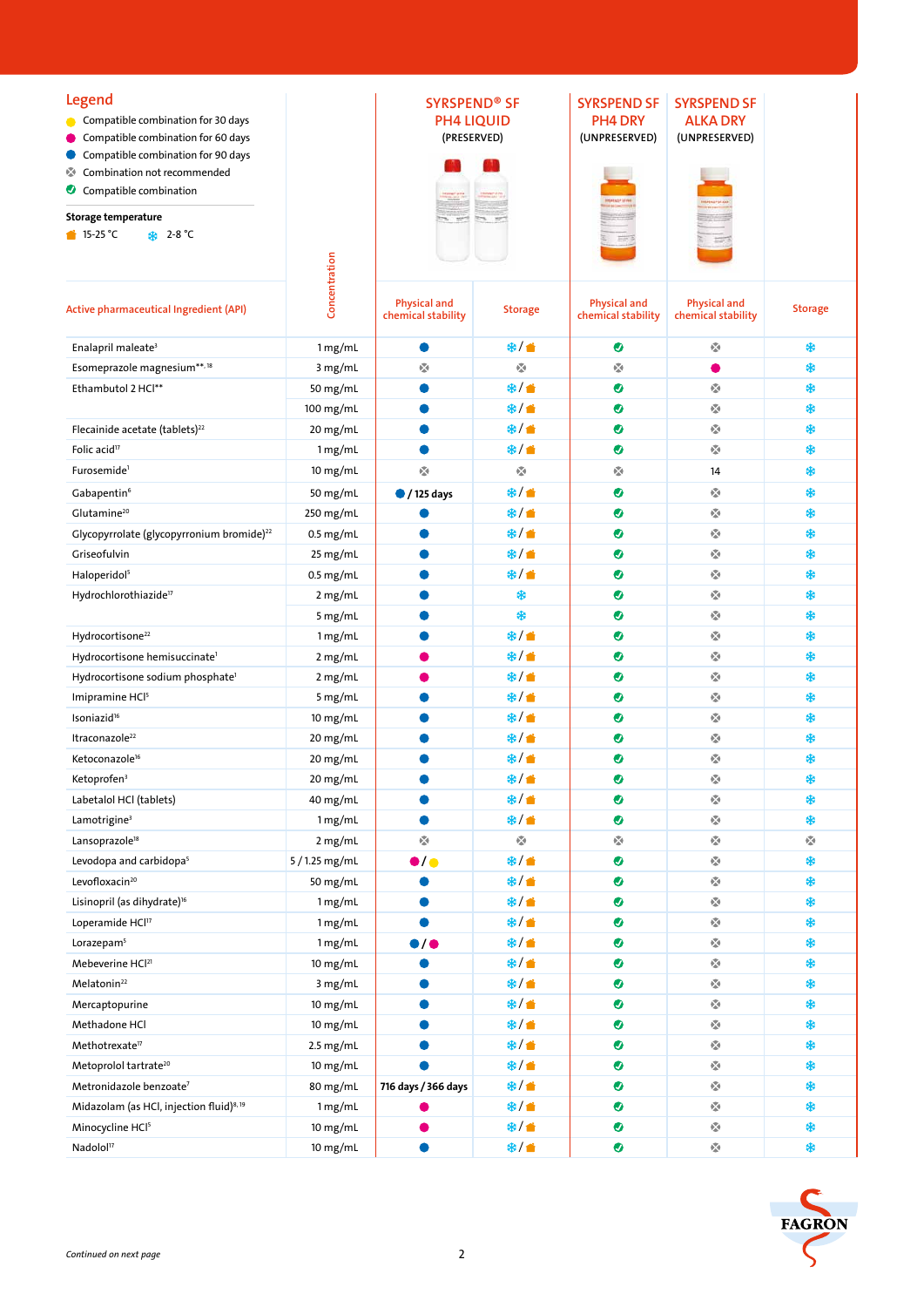| <b>Legend</b><br>• Compatible combination for 30 days<br>Compatible combination for 60 days<br>Compatible combination for 90 days<br>Ø.<br>Combination not recommended<br>Compatible combination<br>Storage temperature<br>$\bullet$ 15-25 °C<br><b>SE</b> 2-8 ℃ |               | <b>SYRSPEND® SF</b><br><b>PH4 LIQUID</b><br>(PRESERVED) |                            | <b>SYRSPEND SF</b><br>PH4 DRY<br>(UNPRESERVED) | <b>SYRSPEND SF</b><br><b>ALKA DRY</b><br>(UNPRESERVED) |                                   |
|------------------------------------------------------------------------------------------------------------------------------------------------------------------------------------------------------------------------------------------------------------------|---------------|---------------------------------------------------------|----------------------------|------------------------------------------------|--------------------------------------------------------|-----------------------------------|
| Active pharmaceutical Ingredient (API)                                                                                                                                                                                                                           | Concentration | <b>Physical and</b><br>chemical stability               | <b>Storage</b>             | <b>Physical and</b><br>chemical stability      | <b>Physical and</b><br>chemical stability              | <b>Storage</b>                    |
| Naltrexone HCl <sup>17</sup>                                                                                                                                                                                                                                     | 1 mg/mL       |                                                         | ※/●                        | $\bullet$                                      | $\mathfrak{h}_{\mathfrak{m}}^{\mathfrak{m}}$           | *                                 |
| Naproxen <sup>16</sup>                                                                                                                                                                                                                                           | 25 mg/mL      |                                                         | ※/音                        | $\bullet$                                      | $\mathcal{O}(\mathcal{A})$                             | \$                                |
| Nifedipine <sup>1</sup>                                                                                                                                                                                                                                          | 4 mg/mL       |                                                         | ※/■                        | $\bullet$                                      | $\mathcal{C}_{\mathbf{a}}$                             | \$                                |
| Nitrendipine (tablets)*,24                                                                                                                                                                                                                                       | 5 mg/mL       |                                                         | ń                          | $\mathcal{C}_{\mathbf{a}}$                     | ŵ                                                      | ø                                 |
| Nitrofurantoin <sup>20</sup>                                                                                                                                                                                                                                     | 2 mg/mL       |                                                         | ※/音                        | ◉                                              | ŵ                                                      | \$                                |
| Omeprazole**, 9, 18                                                                                                                                                                                                                                              | 2 mg/mL       | ŵ                                                       | ŵ                          | ŵ                                              |                                                        | \$                                |
|                                                                                                                                                                                                                                                                  | 5 mg/mL       | $\mathbf{r}_{\mathbf{a}}^{\mathbf{r}_{\mathbf{a}}}$     | Ŵ                          | $\mathbf{r}_{\mathrm{in}}$                     |                                                        | \$                                |
| Ondansetron HCl                                                                                                                                                                                                                                                  | $0.8$ mg/mL   |                                                         | ※/ ●                       | $\bullet$                                      | $\mathcal{O}(\mathcal{A})$                             | \$                                |
| Oseltamivir (as phosphate, capsules) <sup>10, 19</sup>                                                                                                                                                                                                           | 6 mg/mL       |                                                         | \$                         | ◉                                              | 嚘                                                      | \$                                |
|                                                                                                                                                                                                                                                                  | 15 mg/mL      |                                                         | \$                         | $\bullet$                                      | ø                                                      | \$                                |
| Oxandrolone <sup>20</sup>                                                                                                                                                                                                                                        | 3 mg/mL       |                                                         | ※/■                        | ◉                                              | ŵ                                                      | \$                                |
| Pantoprazole sodium**,18                                                                                                                                                                                                                                         | 3 mg/mL       | $\mathbf{r}_{\mathbf{a}}^{\mathbf{w}}$                  | $\mathcal{C}_{\mathbf{a}}$ | $\mathbf{r}_{\mathrm{in}}^{\mathrm{eq}}$       |                                                        | \$                                |
| Paracetamol (acetaminophen) <sup>16</sup>                                                                                                                                                                                                                        | 50 mg/mL      |                                                         | ※/●                        | $\bullet$                                      | Ŵ                                                      | \$                                |
| Penicillamine <sup>3</sup>                                                                                                                                                                                                                                       | 50 mg/mL      |                                                         | ※/●                        | ◉                                              | $\mathcal{C}_{\mathcal{A}}$                            | \$                                |
| Pentoxiphylline <sup>17</sup>                                                                                                                                                                                                                                    | 20 mg/mL      |                                                         | ※/音                        | ◉                                              | ø                                                      | \$                                |
| Phenobarbital <sup>1</sup>                                                                                                                                                                                                                                       | 9 mg/mL       | $\bullet$ / 154 days                                    | ※/■                        | ◉                                              | ŵ                                                      | \$                                |
|                                                                                                                                                                                                                                                                  | 15 mg/mL      |                                                         | *                          | $\bullet$                                      | $\mathcal{C}_{\mathbf{a}}$                             | \$                                |
| Phenytoin <sup>2</sup>                                                                                                                                                                                                                                           | 15 mg/mL      |                                                         | ※/●                        | ◉                                              | $\mathbf{r}_{\mathbf{a}}^{\mathbf{w}}$                 | *                                 |
| Prednisolone*, 25                                                                                                                                                                                                                                                | 5 mg/mL       |                                                         | ñ                          | $\mathbf{r}_{\mathrm{in}}^{\mathrm{eq}}$       | Ŵ                                                      | 嚘                                 |
| Prednisolone sodium phosphate <sup>1</sup>                                                                                                                                                                                                                       | $1.5$ mg/mL   |                                                         | ※/●                        | ◉                                              | $\mathcal{C}_{\mathcal{A}}$                            | \$                                |
| Pregabalin <sup>20</sup>                                                                                                                                                                                                                                         | 20 mg/mL      |                                                         | ※/■                        | ◉                                              | 嚘                                                      | \$                                |
| Propranolol HCl <sup>11, 19</sup>                                                                                                                                                                                                                                | $0.5$ mg/mL   |                                                         | *                          | Ø                                              | ø                                                      | *                                 |
|                                                                                                                                                                                                                                                                  | 1 mg/mL       | 146 days                                                | ₹                          | $\mathbf{r}_{\mathrm{eff}}^{\mathrm{eq}}$      | $\mathbf{r}_{\mathbf{a}}^{\mathbf{w}}$                 | $\mathcal{C}_{\mathcal{C}}$       |
|                                                                                                                                                                                                                                                                  | 5 mg/mL       |                                                         | *                          | $\bullet$                                      | $\mathbf{r}_{\mathrm{eff}}^{\mathrm{eq}}$              | *                                 |
| Propylthiouracil <sup>21</sup>                                                                                                                                                                                                                                   | 5 mg/mL       |                                                         | ※/●                        | $\bullet$                                      | Ŵ                                                      | *                                 |
| Pyrazinamide*, 26                                                                                                                                                                                                                                                | 100 mg/mL     |                                                         | ◢                          | $b_{\Delta}^{\rm eq}$                          | $\mathfrak{h}_{\mathfrak{m}}^{\mathfrak{m}}$           | $\mathfrak{b}^{\mathcal{P}}_{ab}$ |
| Pyridoxine HCl (vit. B6) <sup>2</sup>                                                                                                                                                                                                                            | 50 mg/mL      |                                                         | ※/●                        | $\bullet$                                      | $\mathfrak{g}_{\mathfrak{g}}^{\mathfrak{m}}$           | \$                                |
| Quinidine sulfate <sup>21</sup>                                                                                                                                                                                                                                  | 10 mg/mL      |                                                         | ※/●                        | $\bullet$                                      | ø                                                      | *                                 |
| Rabeprazole <sup>18</sup>                                                                                                                                                                                                                                        | 3 mg/mL       | ŵ                                                       | $\frac{1}{2}$              | $\frac{\sqrt{3}}{4\pi}$                        | ŵ                                                      | 囈                                 |
| Ranitidine HCl1                                                                                                                                                                                                                                                  | 14 mg/mL      | 58 days / 36 days                                       | ※/●                        | $\bullet$                                      | ŵ                                                      | \$                                |
| Riboflavin (vit. B2) <sup>20</sup>                                                                                                                                                                                                                               | $10$ mg/mL    |                                                         | ※/●                        | $\bullet$                                      | ŵ                                                      | *                                 |
| Rifampin (rifampicin) <sup>12</sup>                                                                                                                                                                                                                              | 25 mg/mL      |                                                         | ※/●                        | $\bullet$                                      | $\mathfrak{h}_{\mathfrak{m}}^{\mathfrak{m}}$           | \$                                |
| Sertraline HCl <sup>16</sup>                                                                                                                                                                                                                                     | 10 mg/mL      |                                                         | ※/●                        | $\bullet$                                      | $\mathfrak{g}_{\mathfrak{g}}^{\mathfrak{m}}$           | *                                 |
| Sildenafil citrate                                                                                                                                                                                                                                               | $2.5$ mg/mL   |                                                         | ※/ ●                       | $\bullet$                                      | $\tilde{V}_{\rm eff}$                                  | \$                                |
| Simvastatin <sup>1</sup>                                                                                                                                                                                                                                         | 1 mg/mL       |                                                         | *                          | $\bullet$                                      | Ø                                                      | \$                                |
| Sotalol HCl (tablets)                                                                                                                                                                                                                                            | 5 mg/mL       |                                                         | ※/●                        | $\bullet$                                      | ŵ                                                      | \$                                |
| Spironolactone <sup>1</sup>                                                                                                                                                                                                                                      | $2.0$ mg/mL   |                                                         | ₩                          | $\bullet$                                      | $\epsilon_{\rm eff}^{\rm eq}$                          | *                                 |
|                                                                                                                                                                                                                                                                  | $2.5$ mg/mL   |                                                         | *                          | $\bullet$                                      | Ŵ                                                      | *                                 |
|                                                                                                                                                                                                                                                                  | 25 mg/mL      |                                                         | ※/●                        | $\bullet$                                      | $\mathbf{e}^{\mathbf{e}}_{\mathbf{a}}$                 | \$                                |
| Spironolactone and hydrochlorothiazide <sup>22</sup>                                                                                                                                                                                                             | $5/5$ mg/mL   |                                                         | ※/●                        | $\bullet$                                      | $\frac{\sqrt{3}}{4\pi}$                                | \$                                |
|                                                                                                                                                                                                                                                                  |               |                                                         |                            |                                                |                                                        |                                   |
|                                                                                                                                                                                                                                                                  |               |                                                         |                            |                                                |                                                        |                                   |
|                                                                                                                                                                                                                                                                  |               |                                                         |                            |                                                |                                                        | <b>FAGRON</b>                     |
|                                                                                                                                                                                                                                                                  |               |                                                         |                            |                                                |                                                        |                                   |
| Continued on next page                                                                                                                                                                                                                                           |               | 3                                                       |                            |                                                |                                                        |                                   |

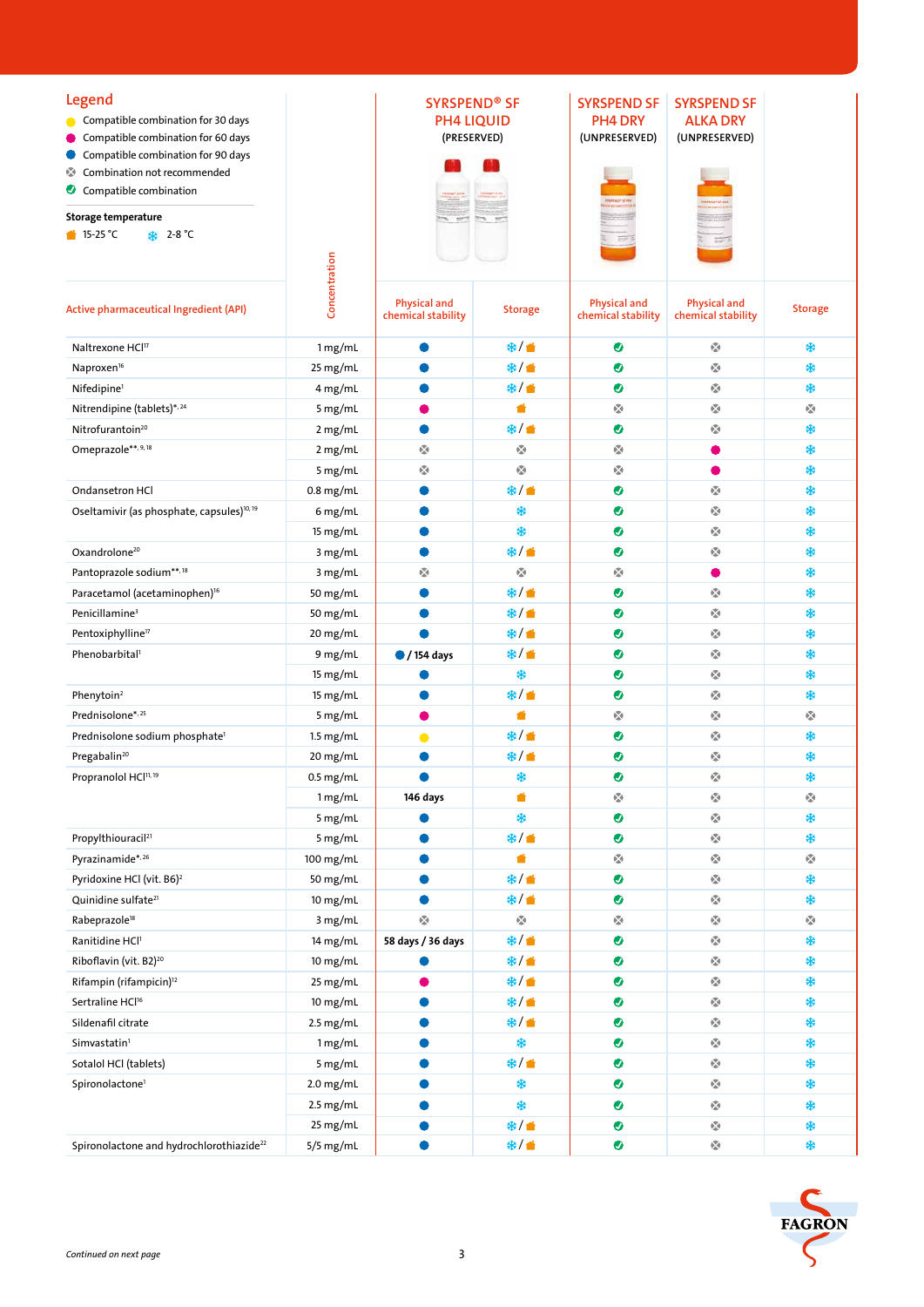| Legend<br>Compatible combination for 30 days<br>Compatible combination for 60 days<br>Compatible combination for 90 days<br>Combination not recommended<br>ozo.<br>Compatible combination<br>Storage temperature<br><b>SA</b> 2-8 °C<br>$\bullet$ 15-25 °C                                                                                                                                                                                                                                                                                                                                                       |               |                                    | <b>SYRSPEND<sup>®</sup> SF</b><br><b>PH4 LIQUID</b><br>(PRESERVED) |                                           | <b>SYRSPEND SF</b><br><b>ALKA DRY</b><br>(UNPRESERVED) |                |
|------------------------------------------------------------------------------------------------------------------------------------------------------------------------------------------------------------------------------------------------------------------------------------------------------------------------------------------------------------------------------------------------------------------------------------------------------------------------------------------------------------------------------------------------------------------------------------------------------------------|---------------|------------------------------------|--------------------------------------------------------------------|-------------------------------------------|--------------------------------------------------------|----------------|
| Active pharmaceutical Ingredient (API)                                                                                                                                                                                                                                                                                                                                                                                                                                                                                                                                                                           | Concentration | Physical and<br>chemical stability | <b>Storage</b>                                                     | <b>Physical and</b><br>chemical stability | <b>Physical and</b><br>chemical stability              | <b>Storage</b> |
| Sulfadiazine <sup>2</sup>                                                                                                                                                                                                                                                                                                                                                                                                                                                                                                                                                                                        | 100 mg/mL     | ●                                  | ※/●                                                                | ◉                                         | 嚘                                                      | \$             |
| Sulfasalazine <sup>2</sup>                                                                                                                                                                                                                                                                                                                                                                                                                                                                                                                                                                                       | 100 mg/mL     |                                    | ※/音                                                                | ◉                                         | 嚘                                                      | \$             |
| Tacrolimus (as monohydrate) <sup>5</sup>                                                                                                                                                                                                                                                                                                                                                                                                                                                                                                                                                                         | 1 mg/mL       |                                    | ※/音                                                                | ◉                                         | ŵ                                                      | \$             |
|                                                                                                                                                                                                                                                                                                                                                                                                                                                                                                                                                                                                                  | 0.5mg/mL      |                                    | *                                                                  | ◉                                         | ŵ                                                      | \$             |
| Terbinafine HCl <sup>5</sup>                                                                                                                                                                                                                                                                                                                                                                                                                                                                                                                                                                                     | 25 mg/mL      |                                    | ※/音                                                                | ◉                                         | ŵ                                                      | \$             |
| Tetracycline HCl <sup>2</sup>                                                                                                                                                                                                                                                                                                                                                                                                                                                                                                                                                                                    | 25 mg/mL      |                                    | ※/音                                                                | ◉                                         | $\mathbf{r}_{\mathbf{a}}^{\mathbf{w}}$                 | *              |
| Thiamine HCl (vit. B1) <sup>3</sup>                                                                                                                                                                                                                                                                                                                                                                                                                                                                                                                                                                              | $100$ mg/mL   |                                    | ※/音                                                                | ◉                                         | 嚘                                                      | *              |
| Tiagabine HCI (tablets)                                                                                                                                                                                                                                                                                                                                                                                                                                                                                                                                                                                          | 1 mg/mL       | $\bullet$ / $\bullet$              | ※/ 普                                                               | ◉                                         | 嚘                                                      | \$             |
| Topiramate <sup>21</sup>                                                                                                                                                                                                                                                                                                                                                                                                                                                                                                                                                                                         | 5 mg/mL       |                                    | ※/音                                                                | ◉                                         | Ŵ                                                      | \$             |
| Tramadol HCl <sup>5</sup>                                                                                                                                                                                                                                                                                                                                                                                                                                                                                                                                                                                        | $10$ mg/mL    |                                    | ※/音                                                                | ●                                         | Ŵ                                                      | \$             |
| Trimethoprim <sup>2</sup>                                                                                                                                                                                                                                                                                                                                                                                                                                                                                                                                                                                        | $10$ mg/mL    |                                    | ※/音                                                                | $\bullet$                                 | $\mathcal{C}_{\mathbf{a}}$                             | \$             |
| Ursodiol (ursodeoxycholic acid) <sup>13</sup>                                                                                                                                                                                                                                                                                                                                                                                                                                                                                                                                                                    | 20 mg/mL      |                                    | *                                                                  | ◉                                         | $\mathbf{r}_{\mathbf{a}}^{\mathbf{w}}$                 | \$             |
|                                                                                                                                                                                                                                                                                                                                                                                                                                                                                                                                                                                                                  | 30 mg/mL      | 66 days                            | *                                                                  | ◉                                         | Ŵ                                                      | \$             |
| Valsartan <sup>5</sup>                                                                                                                                                                                                                                                                                                                                                                                                                                                                                                                                                                                           | 4 mg/mL       |                                    | ※/ ●                                                               | ◉                                         | 嚘                                                      | \$             |
| Vancomycin HCl <sup>14</sup>                                                                                                                                                                                                                                                                                                                                                                                                                                                                                                                                                                                     | 25 mg/mL      |                                    | *                                                                  | ●                                         | Ŵ                                                      | \$             |
|                                                                                                                                                                                                                                                                                                                                                                                                                                                                                                                                                                                                                  | 50 mg/mL      |                                    | *                                                                  | ◉                                         | Ŵ                                                      | \$             |
| Verapamil HCl <sup>15</sup>                                                                                                                                                                                                                                                                                                                                                                                                                                                                                                                                                                                      | 50 mg/mL      |                                    | \$                                                                 | ●                                         | $\mathcal{C}_{\mathbf{a}}$                             | \$             |
| Warfarin sodium (tablets)*, 27                                                                                                                                                                                                                                                                                                                                                                                                                                                                                                                                                                                   | 1 mg/mL       | 44 days / 10 days                  | ※/音                                                                | $\bullet$                                 | $\mathbf{r}_{\mathbf{a}}^{\mathbf{w}}$                 | \$             |
| Zonisamide <sup>2</sup>                                                                                                                                                                                                                                                                                                                                                                                                                                                                                                                                                                                          | 10 mg/mL      |                                    | ※/●                                                                | ◉                                         | Ŵ                                                      | *              |
| Study performed by independent scientific working groups without Fagron supervision. For a full list of all references, please be referred to: www.fagron.com/en/<br>external-study-overview.<br>** Use raw pharmaceutical material for the API when compounding.<br>Literature references<br>1. Geiger CM, Sorenson B, Whaley P. Stability Assessment of 10 Active Pharmaceutical Ingredients Compounded in SyrSpend SF. Int J Pharm Compd.<br>2015;19:420-7.<br>2. Ferreira AO, Polonini HC, Silva SL, Patrício FB, Brandão MA, Raposo NR. Feasibility of amlodipine besylate, chloroquine phosphate, dapsone, |               |                                    |                                                                    |                                           |                                                        |                |
| phenytoin, pyridoxine hydrochloride, sulfadiazine, sulfasalazine, tetracycline hydrochloride, trimethoprim and zonisamide in SyrSpend® SF PH4<br>oral suspensions. J Pharm Biomed Anal 2016;118:105-112.                                                                                                                                                                                                                                                                                                                                                                                                         |               |                                    |                                                                    |                                           |                                                        |                |
| 3. Polonini HC, Loures S, Lima LC, Ferreira AO, Brandão MAF. Stability of Atenolol, Clonazepam, Dexamethasone, Diclofenac Sodium, Diltiazem,<br>Enalapril Maleate, Ketoprofen, Lamotrigine, Penicillamine-D and Thiamine in SyrSpend SF PH4 Oral Suspensions. Int J Pharm Compd. 2016;20:167-<br>174.                                                                                                                                                                                                                                                                                                            |               |                                    |                                                                    |                                           |                                                        |                |
| 4. Geiger CM, Sorenson B, Whaley PA. Stability of Captopril in SyrSpend SF. Int J Pharm Compd. 2013;17:336-338.                                                                                                                                                                                                                                                                                                                                                                                                                                                                                                  |               |                                    |                                                                    |                                           |                                                        |                |
| 5. Polonini HC, Silva SL, Cunha CN, Brandão MAF, Ferreira AO. Compatibility of cholecalciferol, haloperidol, imipramine hydrochloride, levodopa/<br>carbidopa, lorazepam, minocycline hydrochloride, tacrolimus monohydrate, terbinafine, tramadol hydrochloride, valsartan in SyrSpend® SF PH4<br>oral suspensions. Pharmazie. 2016;71:185-91.                                                                                                                                                                                                                                                                  |               |                                    |                                                                    |                                           |                                                        |                |
| 6. Sorenson B, Voudrie MA, Gehrig D. Stability of Gabapentin in SyrSpend SF. Int J Pharm Compd. 2012;16:347-349.                                                                                                                                                                                                                                                                                                                                                                                                                                                                                                 |               |                                    |                                                                    |                                           |                                                        |                |
| 7. Vu NT, Aloumanis V, Ben MJ, Kupiec TC, Patterson EK, Radke J, Erickson MA, Schneider G. Stability of Metronidazole Benzoate in SyrSpend SF One-<br>step Suspension System. Int J Pharm Compd. 2008;12:558-564.                                                                                                                                                                                                                                                                                                                                                                                                |               |                                    |                                                                    |                                           |                                                        |                |
| 8. Geiger CM, Sorenson B, Whaley PA. Stability of Midazolam in SyrSpend SF and SyrSpend SF Cherry. Int J Pharm Compd. 2013;17:344-346.                                                                                                                                                                                                                                                                                                                                                                                                                                                                           |               |                                    |                                                                    |                                           |                                                        |                |
|                                                                                                                                                                                                                                                                                                                                                                                                                                                                                                                                                                                                                  |               |                                    |                                                                    |                                           |                                                        |                |
|                                                                                                                                                                                                                                                                                                                                                                                                                                                                                                                                                                                                                  |               |                                    |                                                                    |                                           |                                                        |                |
|                                                                                                                                                                                                                                                                                                                                                                                                                                                                                                                                                                                                                  |               |                                    |                                                                    |                                           |                                                        |                |
| Continued on next page                                                                                                                                                                                                                                                                                                                                                                                                                                                                                                                                                                                           |               | 4                                  |                                                                    |                                           |                                                        |                |

## Literature references

- 1. Geiger CM, Sorenson B, Whaley P. Stability Assessment of 10 Active Pharmaceutical Ingredients Compounded in SyrSpend SF. Int J Pharm Compd. 2015;19:420-7.
- 2. Ferreira AO, Polonini HC, Silva SL, Patrício FB, Brandão MA, Raposo NR. Feasibility of amlodipine besylate, chloroquine phosphate, dapsone, phenytoin, pyridoxine hydrochloride, sulfadiazine, sulfasalazine, tetracycline hydrochloride, trimethoprim and zonisamide in SyrSpend® SF PH4 oral suspensions. J Pharm Biomed Anal 2016;118:105-112.
- 3. Polonini HC, Loures S, Lima LC, Ferreira AO, Brandão MAF. Stability of Atenolol, Clonazepam, Dexamethasone, Diclofenac Sodium, Diltiazem, Enalapril Maleate, Ketoprofen, Lamotrigine, Penicillamine-D and Thiamine in SyrSpend SF PH4 Oral Suspensions. Int J Pharm Compd. 2016;20:167- 174.
- 4. Geiger CM, Sorenson B, Whaley PA. Stability of Captopril in SyrSpend SF. Int J Pharm Compd. 2013;17:336-338.
- 5. Polonini HC, Silva SL, Cunha CN, Brandão MAF, Ferreira AO. Compatibility of cholecalciferol, haloperidol, imipramine hydrochloride, levodopa/ carbidopa, lorazepam, minocycline hydrochloride, tacrolimus monohydrate, terbinafine, tramadol hydrochloride, valsartan in SyrSpend® SF PH4 oral suspensions. Pharmazie. 2016;71:185-91.
- 6. Sorenson B, Voudrie MA, Gehrig D. Stability of Gabapentin in SyrSpend SF. Int J Pharm Compd. 2012;16:347-349.
- 7. Vu NT, Aloumanis V, Ben MJ, Kupiec TC, Patterson EK, Radke J, Erickson MA, Schneider G. Stability of Metronidazole Benzoate in SyrSpend SF Onestep Suspension System. Int J Pharm Compd. 2008;12:558-564.
- 8. Geiger CM, Sorenson B, Whaley PA. Stability of Midazolam in SyrSpend SF and SyrSpend SF Cherry. Int J Pharm Compd. 2013;17:344-346.